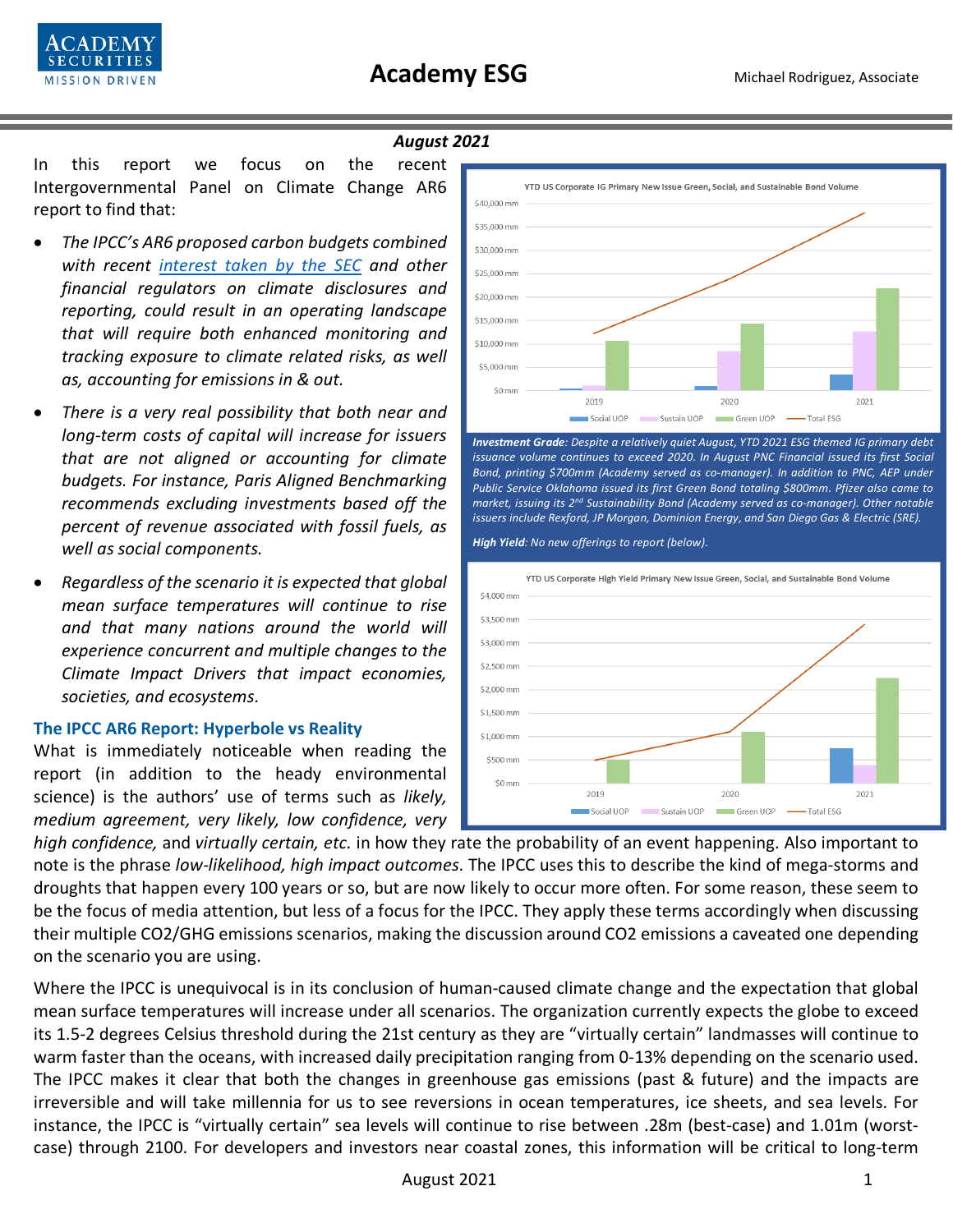

# *August 2021*

planning and assessment of risk exposure—a point that has been made ad nauseum.

In addition to guidance on possible climate environments, the IPCC also provides some color on the risk front as they expect every region to experience concurrent and multiple changes to their Climate Impact Drivers, which are the physical climate systems conditions (e.g. means, events, extremes) that affect every element of society/ecosystem. For instance there is high confidence that 35+ regions will experience both increases in extreme heat and coastal flooding as well as erosion. Investors and policy makers all across the world will need to remain vigilant!

# **Carbon Budgets**

Probably most important, given recent interest by the SEC and other regulators in climate disclosures, is the report's discussion on CO2 budgets. The IPCC lays out its scenarios and guidance on carbon budgets. The most aggressive of its decarbonization scenarios calls for a 300 GTCO2 carbon budget, which has an 83% likelihood of limiting global warming to the 1.5 degree Celsius limit. The least aggressive version calls for a 2,300 GTCO2 budget that has only a 17% chance of limiting this rise to 2 degrees. For perspective, we used 35 GTCO2 as [our budget in 2020—](https://www.c2es.org/content/international-emissions/)being generous that we have ~10 years to get to net zero. Investors and funds will need to prepare for this as the SEC and others have already looked into CO2 and climate related disclosure!

This will likely be bifurcated between risk exposure (what percent of assets, i.e. your property, business, or supply chain are in a flood or drought prone area) and accounting (how are you contributing to/mitigating climate change— Scope 1, 2, or 3 emissions). The risk exposure component should be relatively straightforward. Using insurance and geospatial data, one can help determine the location of assets within one's value chain exposed to climate change and de-risk accordingly, i.e. water futures for drought, capex on new efficent technology, or liquidation are possible tactics. Carbon accounting will be a heavier lift as it will require assessing Scope 1, 2, and possibly Scope 3 emissions. Simultaneously investors and accountants will also have to begin measuring not only the emissions they produce, but also those they mitigate/impact, as the IPCC is clear that both net zero and anthropogenic removal of CO2 emissions are needed in order to stabilize the global surface temperature.

In the event a global carbon budget is agreed upon, its effect on markets would be immediate as we would see reactionary shifts to buying in low carbon sectors/businesses as funds look to align themselves with this global carbon budget. GHG intensive industries (in response) would more likely experience near-term increased costs of capital until their disclosures or business strategies are more aligned with investor concerns around climate budgeting. Already under [Paris Aligned Benchmarks,](https://ec.europa.eu/info/sites/default/files/business_economy_euro/banking_and_finance/documents/190930-sustainable-finance-teg-final-report-climate-benchmarks-and-disclosures_en.pdf) there are active exclusions for companies generating revenue greater than 1% from coal, 10% from oil, 50% from natural gas, and electricity producers generating +50% of their revenues with a carbon intensity lifecycle GHG emission of 100gCO2e/kwh+. This rigid interpretation of Climate Alignment (as opposed to transition) opens up opportunities to find hidden gems, i.e. current non-ESG investments that might become ESG investments later.

### **Bottom Line**

- *Regardless of immediate mitigation efforts, climate change is here to stay and oceans and arctic regions will be most impacted. Sea levels will rise and storm surge will continue, placing stress on coastal cities and drive increased spending on adaptation efforts.*
- *Carbon Budget and Climate Planning: Are you Transition Aligned Investing (at least 7% yoy decarbonisation) vs. Paris Aligned (limited oil, gas, & coal) and do you have a carbon accounting policy? What does your natural capital look like?*

 August 2021 2 *European Space Agency Climate Dashboard: https://climate.esa.int/en/odp/#/dashboardFurther Resources IPCC Full Report: https://www.ipcc.ch/report/ar6/wg1/downloads/report/IPCC\_AR6\_WGI\_Full\_Report.pdf IPCC International Atlas: https://interactive-atlas.ipcc.ch/*